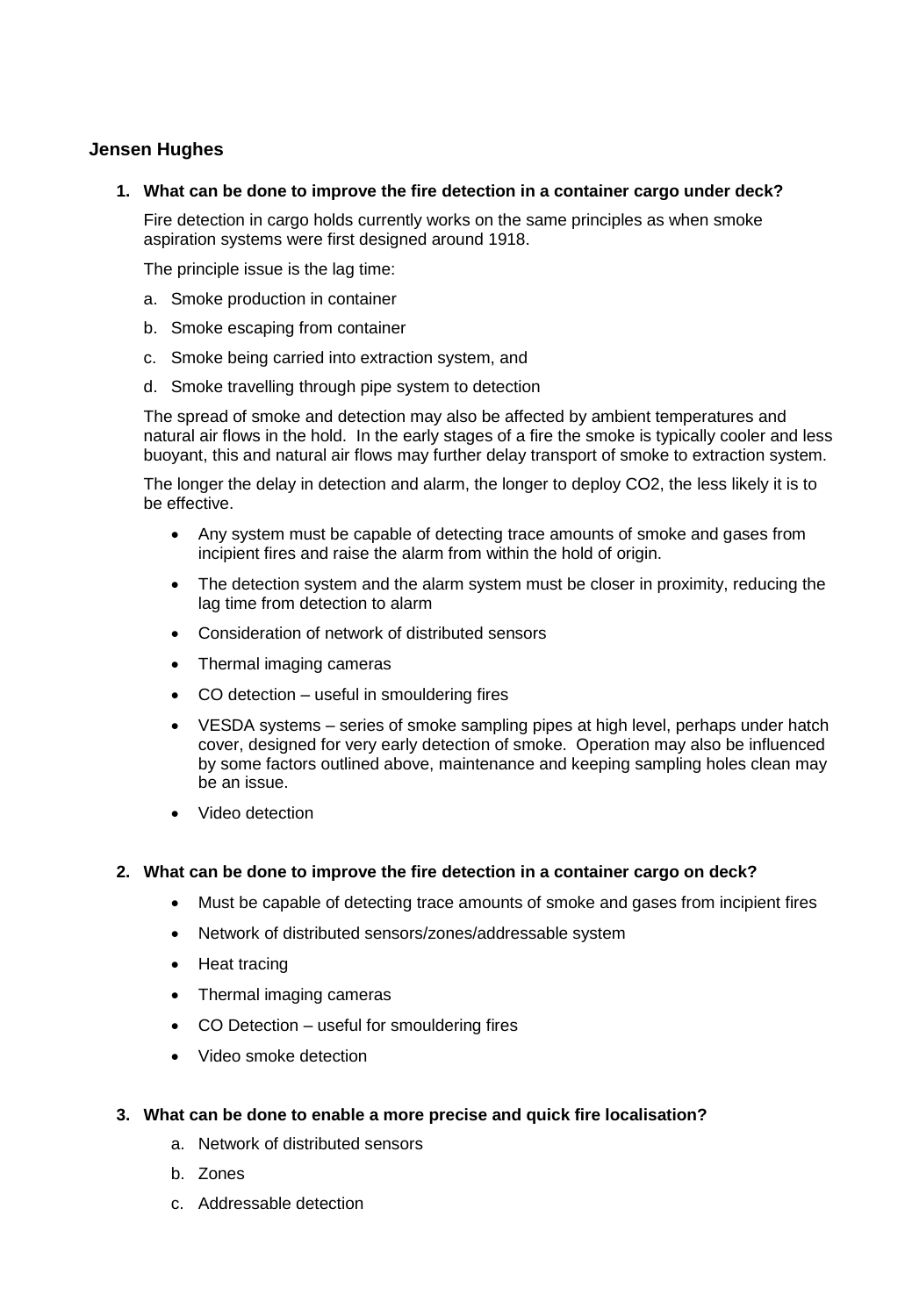- d. Thermal imaging
- e. Linking of detection to ventilation systems for automatic operation, closing/stopping when fire detected. System could be linked to voice messaging alerting crew to fire and location

#### **4. What can be done to compensate the deficiencies of CO2 with regard to smothering a fire in a container stow under deck?**

The assumption is that CO2 is ineffective, largely due to the very serious casualties that occur such as, Flaminia, Honam etc. There are many casualties where CO2 is successful and we hear little about why, influencing factors could be:

- Speed of detection
- Speed of alarm
- Speed of muster
- Speed of deployment fire teams
- Speed that vents are closed
- Location of fire
- Speed of C02 release
- Adherence to CO2 release instructions and frequency of top ups
- Crew training
- Competence of crew
- Command training
- Competence of Command team
- Adequacy and detail of emergency response plans

Understanding why some responses are successful and some are not, may inform future plans.

From a firefighting perspective CO2 is an effective extinguishing medium, could be augmented from exhaust gas ventilation

In 1994 Class NK undertook some tests regarding the control of fire in engine rooms using CO2. The test results indicated that the faster the release of CO2 into the space, the greater the chance of success. Whilst I am not aware of any similar studies looking at hold fires, it seems reasonable to assume this same principle will apply. Therefore any changes must be geared towards faster detection and response

#### **5. What can be done to improve the confinement of a fire in containers under deck to the particular cargo hold?**

- Early detection and response are key to minimising fire size.
- The use of water spray/drenching to provide water curtains and protect water tight or intermediate bulkheads . Associated risk of capsize to be considered and ability of bilge system to manage excess water and dispose/recycle
- Structural insulation enhanced.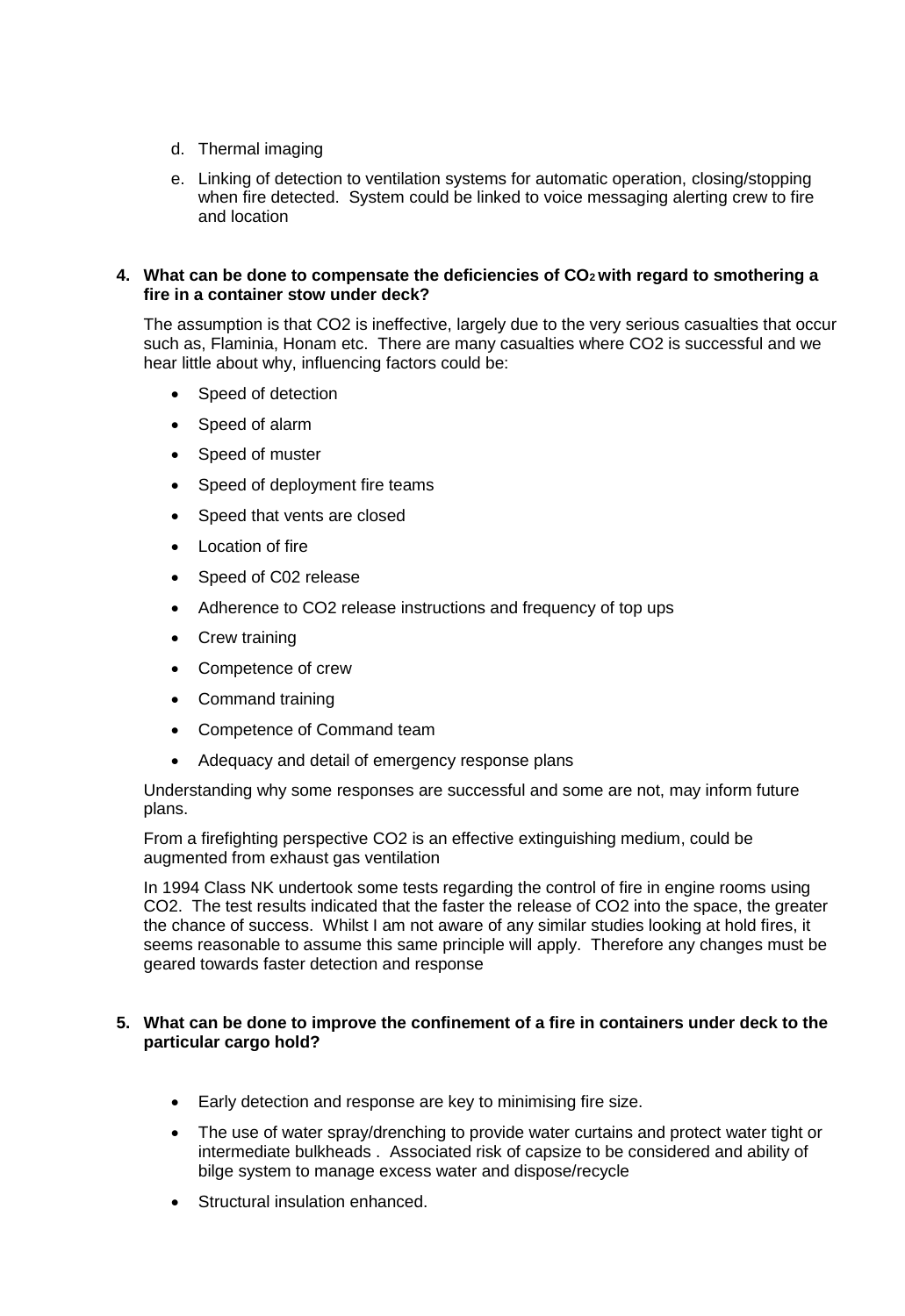Very early detection of fire could provide opportunity for fire teams to enter hold. Availability of firefighting equipment in hold would reduce arduous nature of hold, confined space entry, with fire hose. However, there is no certainty that box of origin will be accessible, and that crew are not being exposed to greater risk with limited escape route and potentially unknown cargo.

## **6. What can be done to improve the confinement of a fire in containers on deck to the particular bay or section thereof?**

- Early detection and response (2/3 above)
- Use of water sprays, drenchers at intermediate positions could provide water curtains from, typically tier 3, down. Upper tiers would require water monitors at frequent intervals to keep fire size to minimum area.
- Remote operated water monitors

#### **7. What can be done to improve active firefighting on deck bearing in mind reduced crew and local conditions?**

- Remote operated water monitors-current portable provision too heavy and cumbersome
- Increased no. of fire lockers along length of ship to improve accessibility and reduce travel times to scene of operations
- Improved fire training day/night
- Consideration needs to be given to adequacy of equipment provision, ppe, duration of Breathing apparatus sets, spare cylinders, replenishment of air
- Increase provision of hose and modernise firefighting branches/nozzles, combined straight stream and spray
- Provision of thermal imaging cameras for firefighting teams
- Consider no. and positioning of fire hydrants
- Consider fire hydrants on lashing bridges riser systems fed by hose or fixed pipework

## **8. What can be done to protect vital ship structures under deck and on deck from excessive heat?**

- Drencher systems to protect external exposures
- Increased structural fire protection accommodation block/navigation bridge
- $\bullet$  Blast protection accomodation block/navigation bridge create place of safety
- Placement of remote monitors on top of accomodation block

# **9. What can be done to improve the protection of deck house and life-saving appliances?**

- Water spray/mist to protect fire lockers/Lifeboats
- Drencher systems